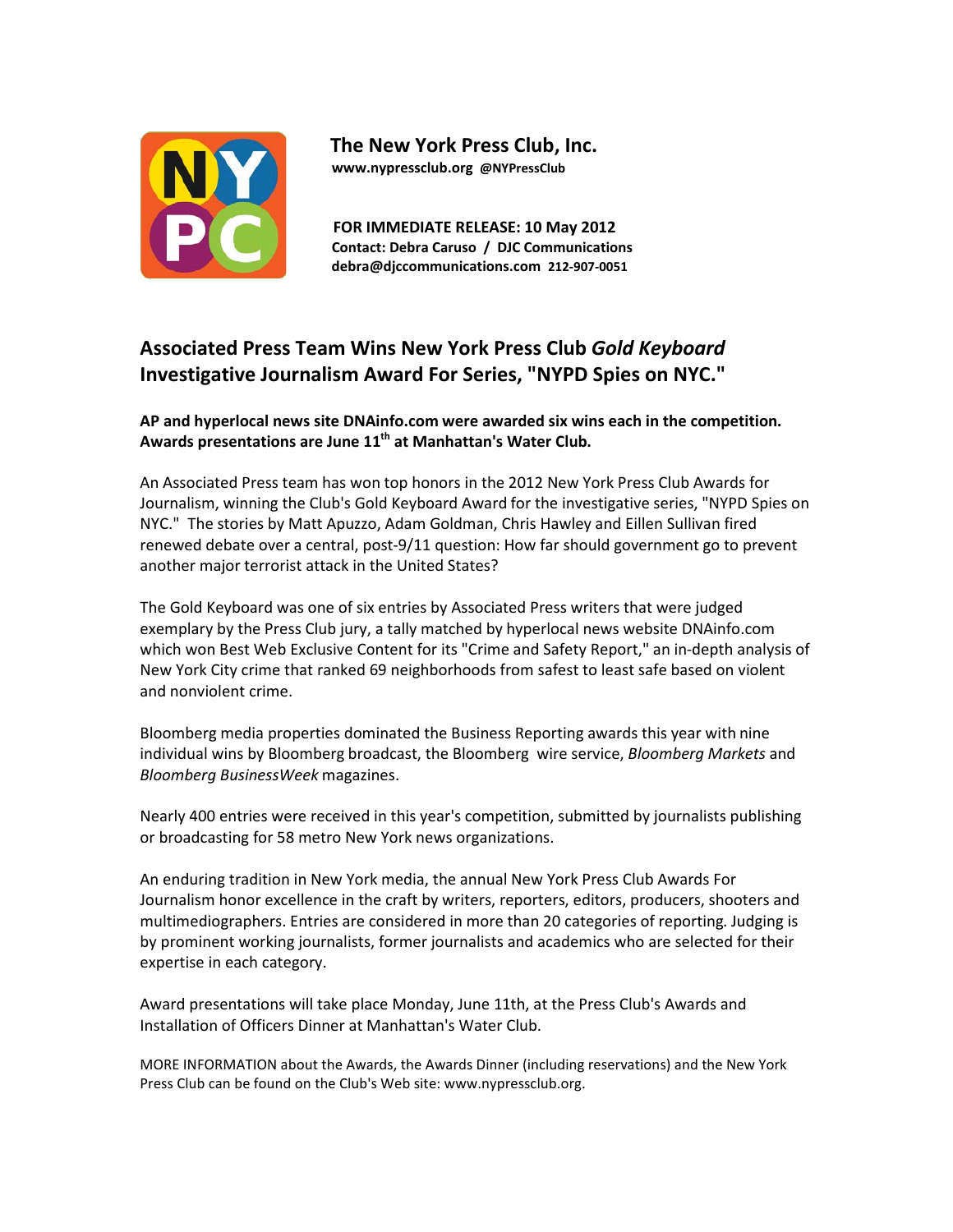### **Gold Keyboard**

"NYPD Spies on NYC" Matt Apuzzo, Adam Goldman, Chris Hawley, Eileen Sullivan Associated Press

#### **Finalists:**

"Drilling Down" Ian Urbina New York Times

"Lost in Translation" Daniel Golden, Oliver Staley Bloomberg News

### **Rev. Mychal Judge Heart of New York** *TV*

"One on 1 with Budd Mishkin: A Look Back at 2011" Budd Mishkin, Sean Flax NY1 News

### *Radio*

"Our 9/11: Growing Up In The Aftermath" Jillian Suarez, Erin Reeg, Norhan Basuni, Eric Leinung, Brendan Illis, Joey Rizzolo, Kaari Pitkin, Marianne McCune, Sanda Htyte and Courtney Stein, John DeLore, Mike Jones WNYC‐FM

### *Internet*

"Woman Around Town: Deborah Koenigsberger ‐ Heart of Gold" Charlene Giannetti WomanAroundTown.com

### **Nellie Bly Cub Reporter**

"Various Articles by Sarah Butrymowicz" Sarah Butrymowicz Hechinger Report

### **Finalists:**

Articles by Nicholas Kusnetz ProPublica

Reports by Alex Silverman WCBS Newsradio 880

#### **Best Headline and Front Page**

*Magazine* "The Infidelity Economy" Richard Turley, David Foldvari Bloomberg BusinessWeek

*Newspaper* "Blunder and Lightning" Newsday Staff Newsday

### **Best Web Exclusive Content**

*Internet* "DNAinfo.com's Crime & Safety Report" DNAinfo.com staff DNAinfo.com

#### **Business Reporting**

*TV* "Race For The Next Facebook" Carol Massar, Matt Miller, Carole Zimmer, Ted Fine Bloomberg Broadcast

#### *Magazine*

"The Secret Sins of Koch Industries" Asjylyn Loder, David Evans, Leigh Baldwin, Angela Cullen and Elisa Martinuzzi Bloomberg Markets

*Newswire*

"Shell Games"

Brian Grow, Kelly Carr, Laurence Fletcher, Nanette Byrnes, Cynthia Johnston, Matthew Bigg, Joshua Schneyer, Kevin Drawbaugh, Martin de Sa'Pinto, Sara Ledwith Reuters

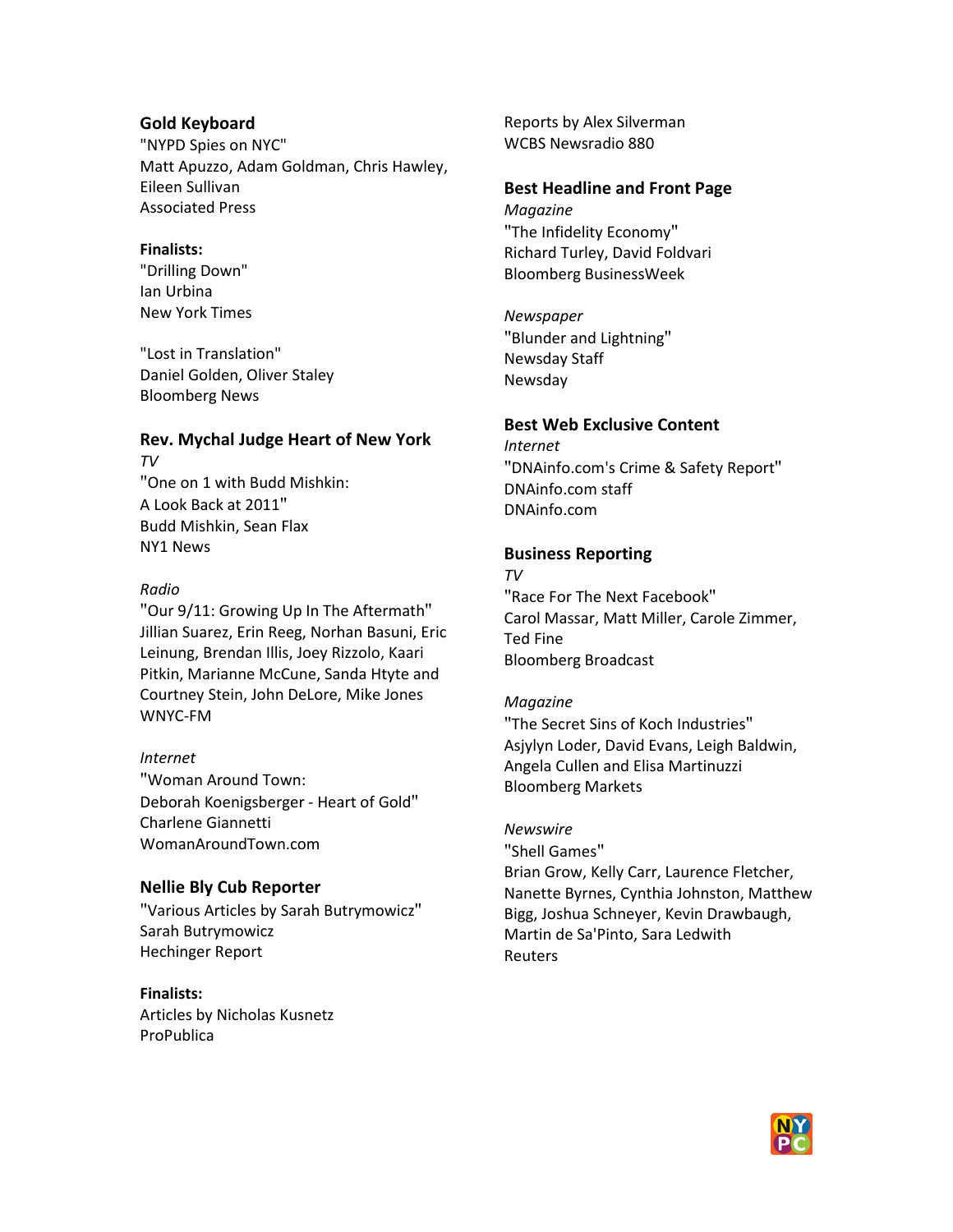### **Business Reporting cont'd**

*Newspaper* "Inside Track" Susan Pulliam, Brody Mullins, Steve Eder, Michael Rothfeld, Jenny Strasburg, Vanessa O'Connell Wall Street Journal

*Radio* "Ray Hoffman CEO Radio" Ray Hoffman WCBS‐AM 880 Newsradio

#### *Internet*

"Hedge Funds: A Three Part Series" Merry Sheils WomanAroundTown.com

#### **Consumer Reporting**

*Newswire* "Charter Schools, Broken Promises" John Hechinger Bloomberg News

#### *Internet*

"Jobs coverage" Janet Guyon, Jeremy Greenfield, Julie Steinberg, Damian Ghigliotty, Kelly Eggers, Joseph Walker, Kyle Stock Dow Jones Newswires

*Radio* "Your Wallet" Ginny Kosola, Judy Speicher FM News 101.9

#### *TV*

"A Losing Ticket" Jackie Lukas, Brian Jingeleski News 12 Long Island

*Magazine* "Golden Years Gone Global" Missy Sullivan SmartMoney

#### *Newspaper*

"Courting the Consumer" Ellen Byron Wall Street Journal

#### **Continuing Coverage**

*Internet* "National Arts Club Mismanagement Allegations" Amy Zimmer DNAinfo.com

#### *TV*

"Looking for Lauren" Lisa Reyes, Eric Leeds News 12 Westchester

#### *Newspaper*

"Long Island Railroad" Alfonso A. Castillo Newsday

#### *Newswire*

"Libyan Revolution" Samia Nakhoul, Marie‐Louise Gumuchian, Alastair MacDonald, Oliver Holmes, Lamine Chikhi, Christian Lowe, Emma Farge, Jessica Donati, Paul Taylor, Dmitry Zhdannikov, Regan E. Doherty, Mohammed Abbas, Rania El Gamal Reuters

*Radio* "The October Snow" The WCBS News Team WCBS‐AM 880 Newsradio

### **Crime Reporting**

*Newswire* "Hydrocodone Abuse" Chris Hawley Associated Press

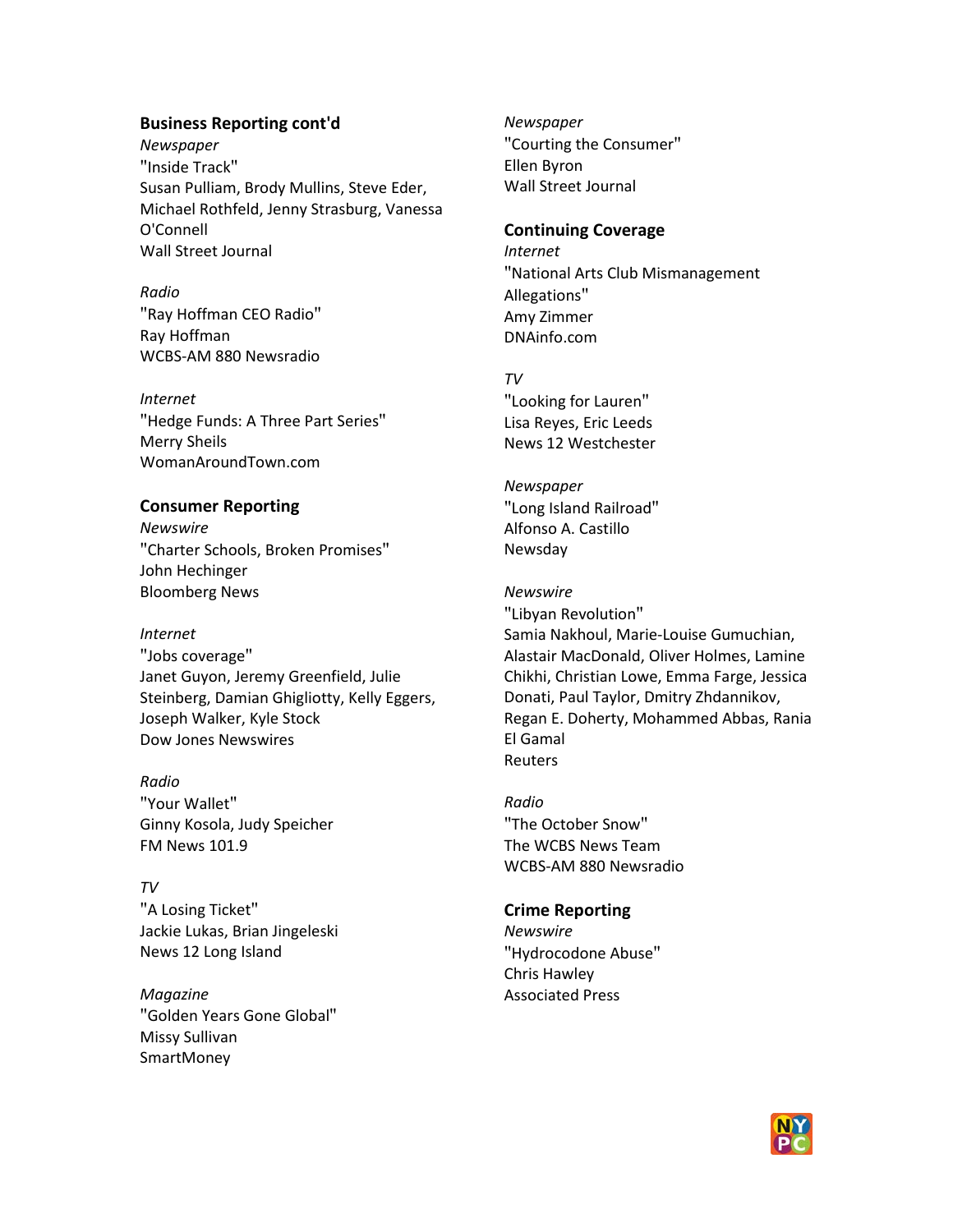## **Crime Reporting cont'd**

*Magazine* "Cash Crime and Human Organs" Michael Smith, Daryna Krasnolutska, David Glovin, David Voreacos Bloomberg Markets

*Internet* "NYPD Ticket‐Fixing Scandal" Murray Weiss DNAinfo.com

*Newspaper* "Crime Scene" Mike Wilson New York Times

### *Radio*

"Amid Summer Crime Spike, Police in Newark Reach Out to Its Residents" Mirela Iverac WNYC‐FM

## *TV*

"Inside the House of Horrors: The Barbara Sheehan Interview" Kirstin Cole, Peter Ruello, Thomas Cassidy, Ken Pelczar WPIX‐TV

## **Entertainment News**

*Newswire* "From South Dakota to the Bolshoi: A Dancer's Leap" Jocelyn Noveck Associated Press

*TV* "Billy Joel Defends Long Island" Jill Wagner, David Leibowitz News 12 Long Island

*Radio* "Songs from The Book of Mormon" Kurt Andersen, Jenny Lawton Studio 360

*Newspaper* "The Last Movie Maestro" John Jurgensen Wall Street Journal

*Internet* "Marching to Save Mother Earth" Alix Cohen WomanAroundTown.com

## **Feature Photo**

*Internet* "Photo from Tysha Jones' Vigil" Ben Fractenbeg DNAinfo.com

## *Newspaper*

"Marisa: A Little Girl's Fight To Live" Alejandra Villa Newsday

## **Feature Reporting**

*Newswire* "Our Piece of History" Adam Geller Associated Press

## *Internet* "Military Children Left Behind: Decrepit Schools, Broken Promises" Kristen Lombardi, Emma Schwartz iWatchNews.org

*Magazine* "The Accidental Sex Offender" Abigail Pesta Marie Claire

*Newspaper* "Punched Out" John Branch New York Times

## *TV*

"Fighting Spirit" Virginia Huie, David Garden News 12 Long Island

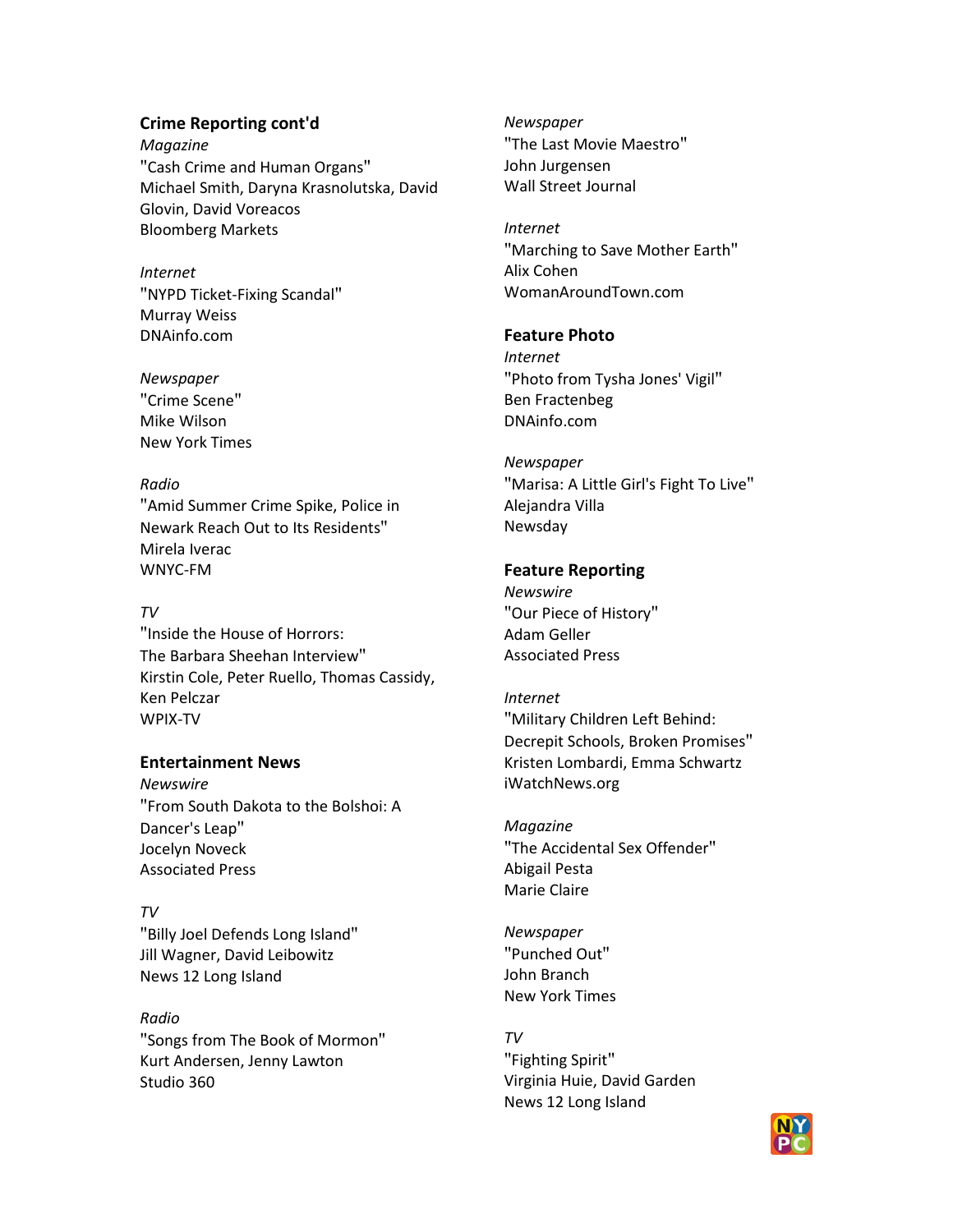## **Feature Reporting cont'd**

*Radio* "In Upstate NY, Gas Drilling Debate Gets Local" Maria Scarvalone, Karen Frillmann, Wayne Shulmeister, Paul Schneider WNYC‐FM

## **Feature Video**

*TV* "Music Comes From the Street" Michael DelGiudice WNBC‐TV

## **News Special**

*TV* "Triangle Shirt Waist Fire: 100 Years" Phil Corsentino, Andrew Whitman, Ralph Kebrdle, Mike Bruno WRNN‐TV

## **Political Coverage**

*Magazine* "End of Mail" Devin Leonard Bloomberg BusinessWeek

## *TV*

"60 Minutes: The Insiders" Jeff Fager, Bill Owens, Steve Kroft, Ira Rosen, Gabrielle Schonder, Andy Soto , Paul Dougherty, Aaron Tomlinson, Matthew Magratten, Tom Staton, Tadd J. Lascari, Jack Weingart, Laura Kuhn CBS News

*Newswire* "Secret U.S./Taliban Talks" Missy Ryan, Warren Strobel, Mark Hosenball Reuters

*Newspaper* "Congressional Tracking" Neftali Bendavid Wall Street Journal

### *TV*

"News 12 Brooklyn: Leiby" Berta Castaner, Scott Levy, Lisa Allen, Dave Balsome, Betty Yu News 12 Brooklyn

### **Special Event Reporting**

*Newswire* "Maxwell House Haggadah Shines on for Passover" Leanne Italie Associated Press

*Magazine* "Why Bin Laden Lost" Brendan Greeley Bloomberg BusinessWeek

## *TV*

"We Witnessed 9/11 Through Their Lenses" Rebecca Davis New York Daily News Website

*Newspaper* "Federal Offenses" Gary Fields, John Emshwiller Wall Street Journal

*Radio* "9/11: 10 Years Later" The WCBS News Team WCBS‐AM 880 Newsradio

# **Sports Reporting**

*Newswire* "College Sports Trump Education" Curtis Eichelberger, Oliver Staley, Aaron Kuriloff, David Mildenberg Bloomberg News

*Magazine* "Industry of Fear" Peter Keating ESPN the Magazine